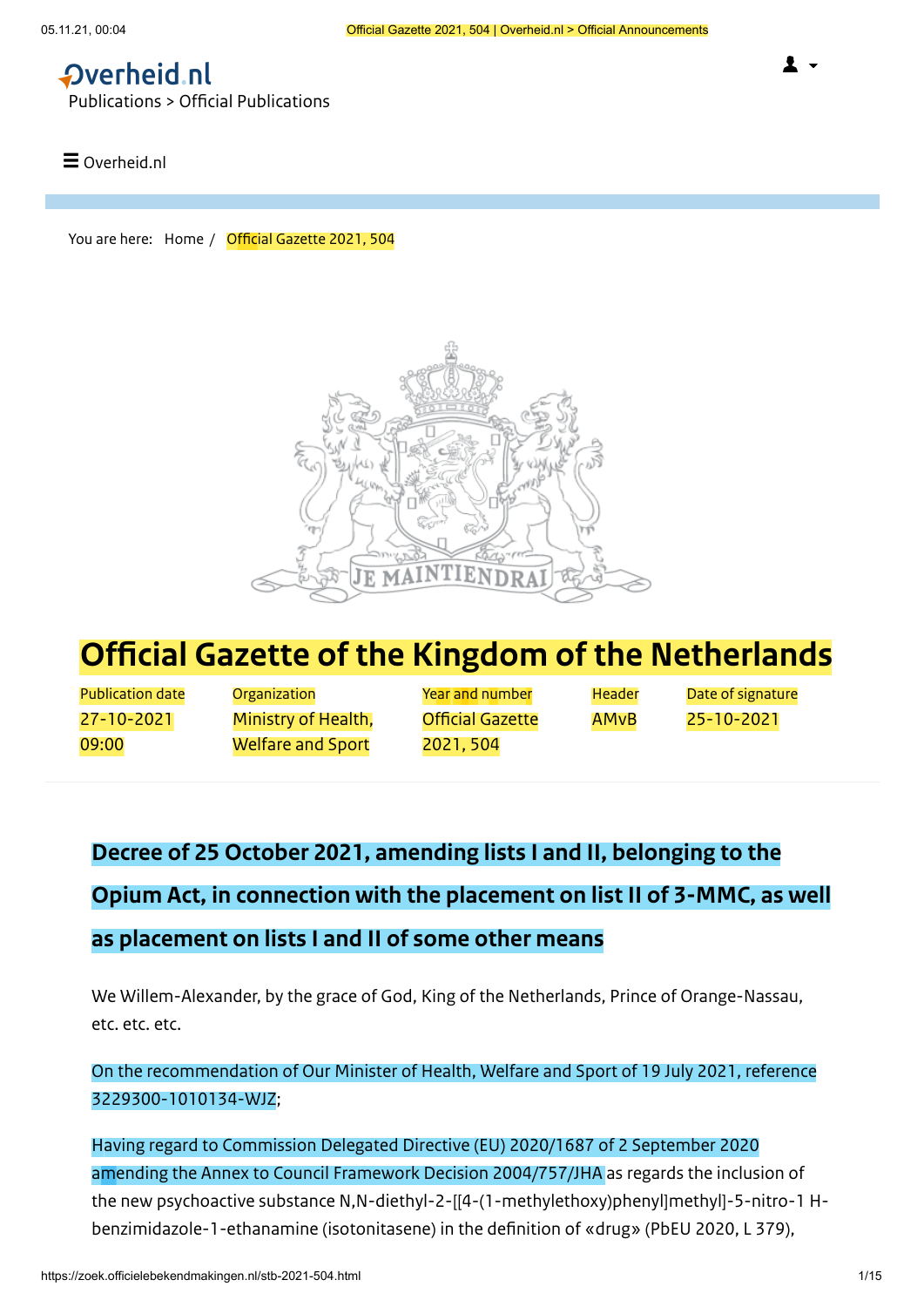Commission Delegated Directive (EU) 2021/802 of 12 March 2021 amending the Annex to Framework Decision 2004/757/JHA as regards the inclusion of the new psychoactive substances methyl 3,3-dimethyl-2-{[1-(pent-4-ene-1-yl)-1H-indazol-3-carbonyl]amino}butanoate (MDMB-4en-PINACA) and methyl 2-{[1-(4-fluorobutyl)-1H-indole-3-carbonyl]amino}-3,3 dimethylbutanoate (4F-MDMB-BICA) in the definition of «drug» (PbEU 2021, L 178) and Article 3a, first and second paragraphs, of the Opium Act;

Heard the Advisory Division of the Council of State (opinion of 1 September 2021, No.W13.21.0229/III);

Having regard to the further report of the State Secretary for Health, Welfare and Sport of 18 October 2021, reference 3253374-1010134-WJZ;

Have found and understood:

# **ARTICLE I**

# A

List I, belonging to the Opium Act, is amended as follows:

1. The following shall be inserted after the text relating to the means 4,4'-DMAR:

(a) in the column «International Non-proprietary Name (INN)»: –;

(b) in the column «other names»: 4-CMC (clefedrone, 4-chloromethathione);

c. in the column «further description»: 1-(4-chlorophenyl)-2- (methylamino)propane-1-one.

2. The following shall be inserted after the text relating to the means 4-FA:

(a) in the column «International Non-proprietary Name (INN)»: –; –;

(b) in the column «other names»: 4F-MDMB-BICA, 4F-MDMB-BUTICA;

c. in the column «further description»: methyl 2-{[1-(4-fluorobutyl)-1 H-indol-3 carbonyl]amino}-3,3-dimethylbutanoate.

3. The following shall be inserted after the text inserted with the above part:

(a) in the column «International Non-proprietary Name (INN)»: –;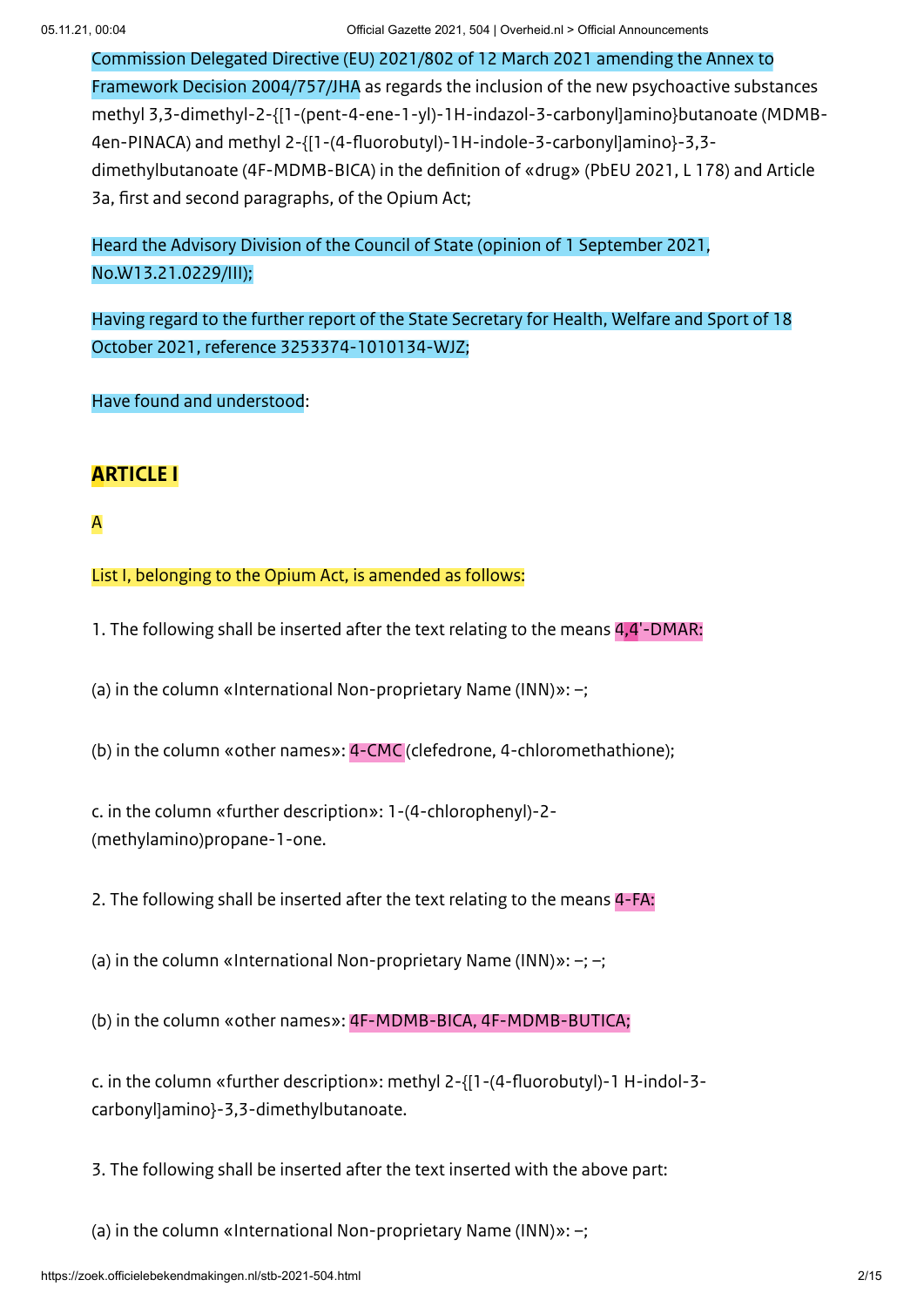(b) in the column «other names»: 4F-MDMB-BINACA;

c. in the column «further description»: methyl 2-{[1-(4-fluorobutyl)-1 H-indazol-3 carbonyl]amino}-3,3-dimethylbutanoate.

4. The following shall be inserted after the text relating to the means 4-MEC:

(a) in the column «International Non-proprietary Name (INN)»: –;

b. in the column «other names»: 5F-AMB-PINACA (5F-AMB, 5F-MMB-PINACA);

c. in the column «further description»: methyl 2-{[1-(5-fluorpentyl)-1 H-indazol-3 carbonyl]amino}-3-methylbutanoate

5. The following shall be inserted after the text relating to the product 5F-APINACA:

(a) in the column «International Non-proprietary Name (INN)»: –;

(b) in the column «other names»: 5F-MDMB-PICA (5F-MDMB-2201);

c. in the column «further description»: methyl 2-{[1-(5-fluorpentyl)-1 H-indol-3 carbonyl]amino}-3,3-dimethylbutanoate.

6. The following shall be inserted after the text relating to the plea AB-CHMINACA:

(a) in the column «International Non-proprietary Name (INN)»: –;

(b) in the column «other names»: AB-FUBINACA;

c. in the column «further description»: *N*-[1-amino-3-methyl-1-oxobutane-2-yl]-1- [(4-fluorophenyl)methyl]-1 H-indazol-3-carboxamide.

7. The following shall be inserted after the text relating to alpha-methylthiofentanyl:

(a) in the column «International Non-proprietary Name (INN)»: –;

b. in the column «other names»: alpha-PHP;

c. in the column «further description»: 1-phenyl-2-(pyrrolidin-1-yl)hexane-1-one.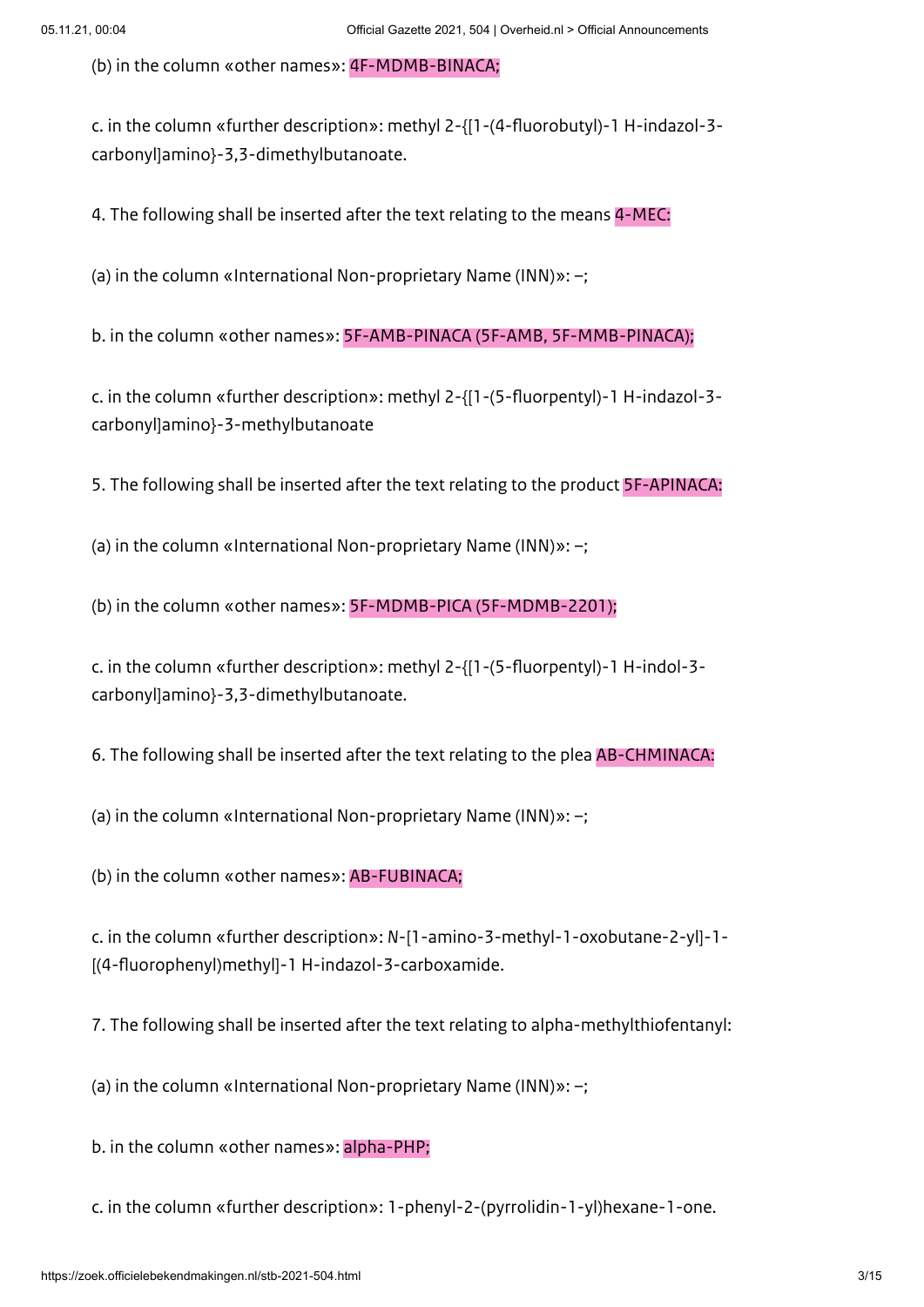8. The following shall be inserted after the text relating to the means of concentrate of spherical cover:

(a) in the column «International Non-proprietary Name (INN)»: –;

(b) in the column «other names»: crotonylfentanyl;

c. in the column «further description»: (2E)-*N*-phenyl-*N*-[1-(2 phenylethyl)piperidine-4-yl]but-2-eenamide.

9. The following is inserted after the entext relating to CUMYL-4CN-BINACA:

(a) in the column «International Non-proprietary Name (INN)»: –;

(b) in the column «other names»: CUMYL-PEGACLONE;

c. in the column «further description»: 5-pentyl-2-(2-phenylpropane-2-yl)-2,5 dihydro-1H-pyrido[4,3- b ]indole-1 on.

10. The following is inserted after the text relating to *N,N*diethyltryptamine:

(a) in the column «International Non-proprietary Name (INN)»: –;

(b) in the column «other names»: diphenidine;

c. in the column «further description»: 1-(1,2-diphenyllethyl)piperidine.

11. The following shall be inserted after the text relating to dmhp:

(a) in the column «International Non-proprietary Name (INN)»: –;

(b) in the column «other names»: DOC (4-chloro-2,5-dimethoxyamphetamine);

c. in the column «further description»: 1-(4-chloro-2,5-dimethoxyphenyl)propane-2-amine.

12. The following shall be inserted after the text relating to the product N-ethyl-3,4 methylenedioxyamphetamine:

(a) in the column «International Non-proprietary Name (INN)»: –;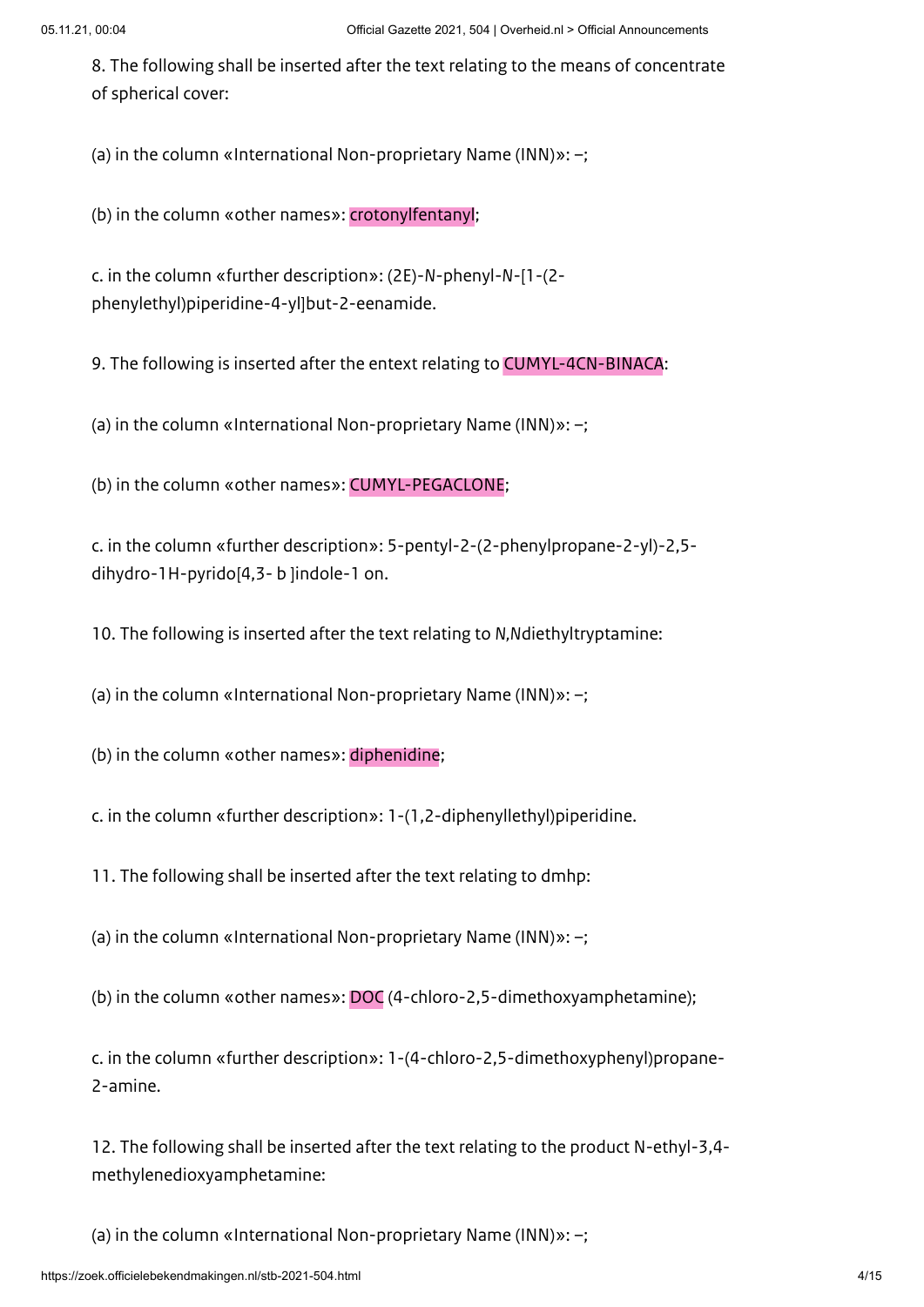(b) in the column «other names»: *N*-ethylhexedron;

c. in the column «further description»: 2-(ethylamino)-1-phenylhexane-1-one.

13. The following shall be inserted after the text relating to the product isomethadone:

(a) in the column «International Non-proprietary Name (INN)»: –;

(b) in the column «other names»: isotitasone;

c. in the column «further description»: *N,N*-diethyl-2-[[4-(1 methylethoxy)phenyl]methyl]-5-nitro-1 H-benzimidazole-1-ethaneamine.

14. The following shall be inserted after the text relating to the product lysergide:

(a) in the column «International Non-proprietary Name (INN)»: –;

(b) in the column «other names»: MDMB-4en-PINACA;

c. in the column «further description»: methyl 3,3-dimethyl-2-{[1-(pent-4-ene-1 yl)-1 H-indazol-3-carbonyl]amino}butanoate.

15. After «mefedron» in the column «other names», «(4-MMC, 4 methylmethathinone)' is added.

16. The following is inserted after the text relating to the product 2-methoxy-4,5 methylenedioxyamphetamine:

(a) in the column «International Non-proprietary Name (INN)»: –;

(b) in the column «other names»: 3-methoxyfencyclidine;

c. in the column «further description»: 1-(1-(3-methoxyphenyl)cyclohexyl)piperidine.

17. The following shall be inserted after the text relating to the means UR-144:

(a) in the column «International Non-proprietary Name (INN)»: –;

(b) in the column «other names»: valerylfentanyl;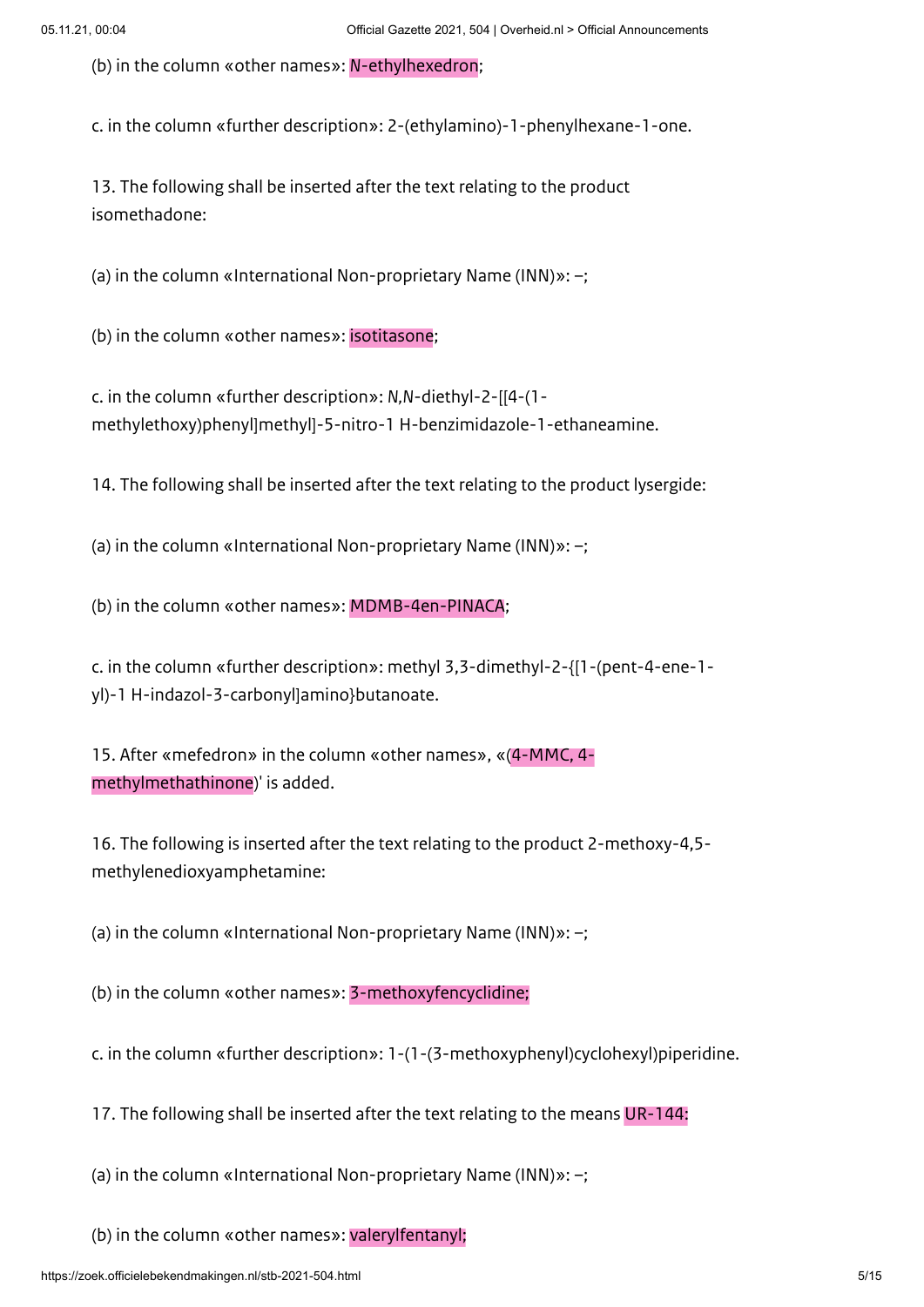c. in the column «further description»: *N-*phenyl-*N*-[1-(2-phenylethyl)piperidine-4 yl]pentaanamide.

# B

#### List II, belonging to the Opium Act, is amended as follows:

1. The following shall be inserted before the text relating to the allobarbital

(a) in the column «International Non-proprietary Name (INN)»: –;

(b) in the column «other names»: 3-MMC (3-methylmethathinone);

c. in the column «further description»: 2-(methylamino)-1-(3 methylphenyl)propane-1-one.

2. The following shall be inserted after the text relating to clonazepam:

a. in the column «International Non-proprietary Name (INN)»: -–;

(b) in the column «other names»: clonazolam;

3. The following shall be inserted after the text relating to diazepam:

(a) in the column «International Non-proprietary Name (INN)»: –;

(b) in the column «other names»: diclazepam;

4. The following shall be inserted after the text relating to ethylamphetamine:

a. in the column «International Non-proprietary Name (INN)»: etizolam;

(b) in the column «other names»: -.

5. The following shall be inserted after the text relating to the drug phentermine:

(a) in the column «International Non-proprietary Name (INN)»: –;

(b) in the column «other names»: flualprazolam;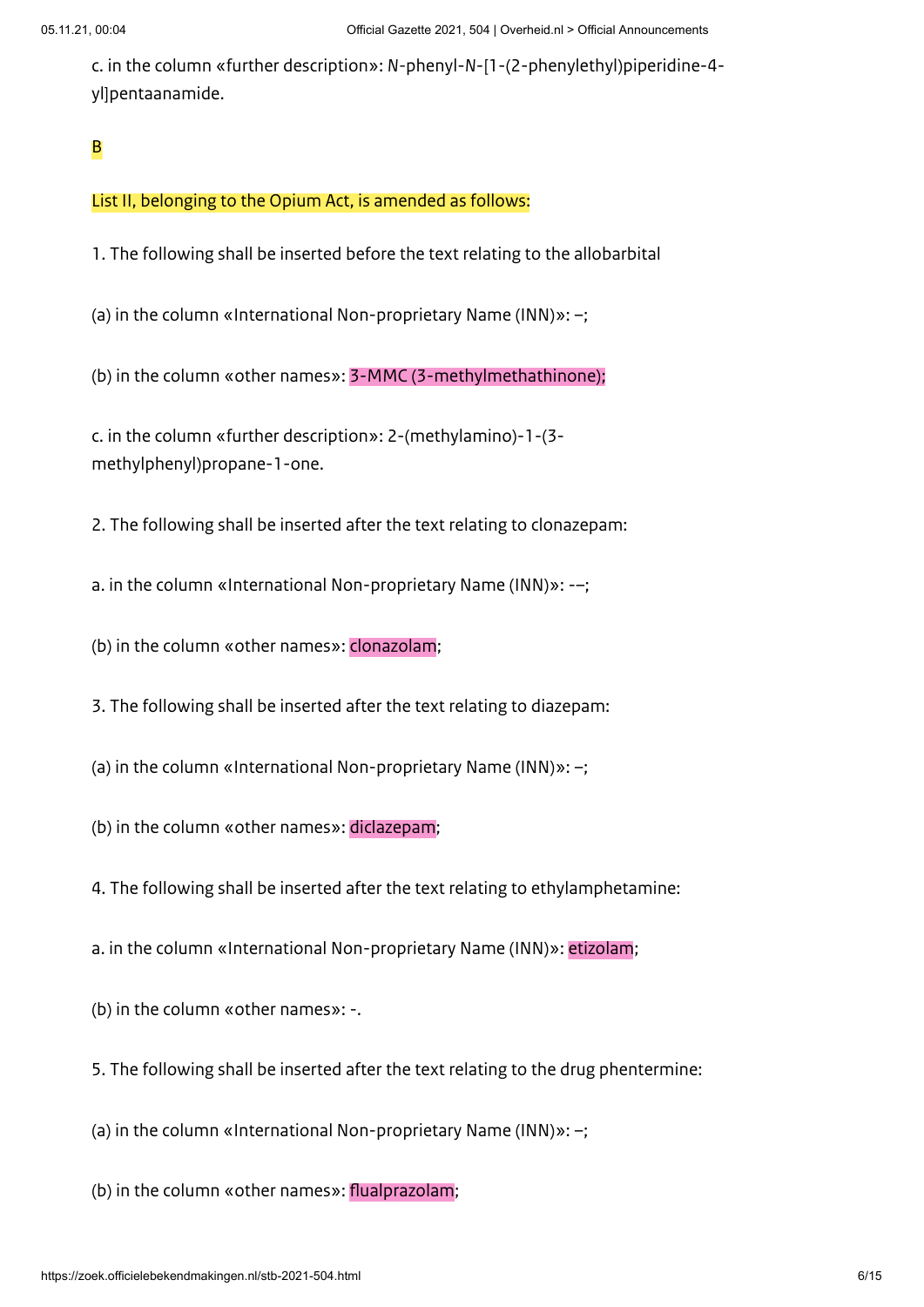6. The following shall be inserted after the text inserted with the above part:

(a) in the column «International Non-proprietary Name (INN)»: –;

(b) in the column «other names»: flubromazolam;

#### **ARTICLE II**

This Decision shall enter into force on the day following the date of issue of the Official Gazette in which it is published.

Charges and orders that this decision with the accompanying explanatory note will be placed in the Official Gazette.

*The Hague, 25 October 2021*

*Willem-Alexander*

#### *The State Secretaryfor Health, Welfare and Sport,*

*P. Blokhuis*

*Issued the twenty-seventh October 2021* 

*The Minister of Justice and Security,*

*F.B.J. Grapperhaus*

### **EXPLANATORY NOTE**

The present decree provides for the placing of various substances on list I belonging to the Opium Act (hereinafter: list I) and list II belonging to the Opium Act (hereinafter: list II). Specifically, it concerns the placement of the agents 4CMC, 4F-MDMB-BINACA, 4F-MDMB-BICA, MDMB-4en-PINACA, 5F-AMB-PINACA, 5F-MDMB-PICA, AB-FUBINACA, *alpha-PHP,*CUMYL-PEGACLONE, crotonylfentanyl, diphenidine, DOC, isotonitazeene, N-ethylhexedron, 3-methoxyfencyclidine and valerylfentanyl on list I and the placement of the agents 3-MMC, clonazolam, diclazepam, etizolam, flualprazolam and flubromazolam on list II. In addition, additional names are added to the product mefedron on list I, this is not a substantive change.

Placing the aforementioned substances on list I and list II respectively means that articles 2 and 3 of the Opium Act prohibit the placing, cultivation, preparation, processing, sale, delivery, supply, transport, presence or manufacture of the substances within or outside the territory of the Netherlands.

3-methylmethathinone or 3-MMC is a new psychoactive substance (NPS) that belongs to the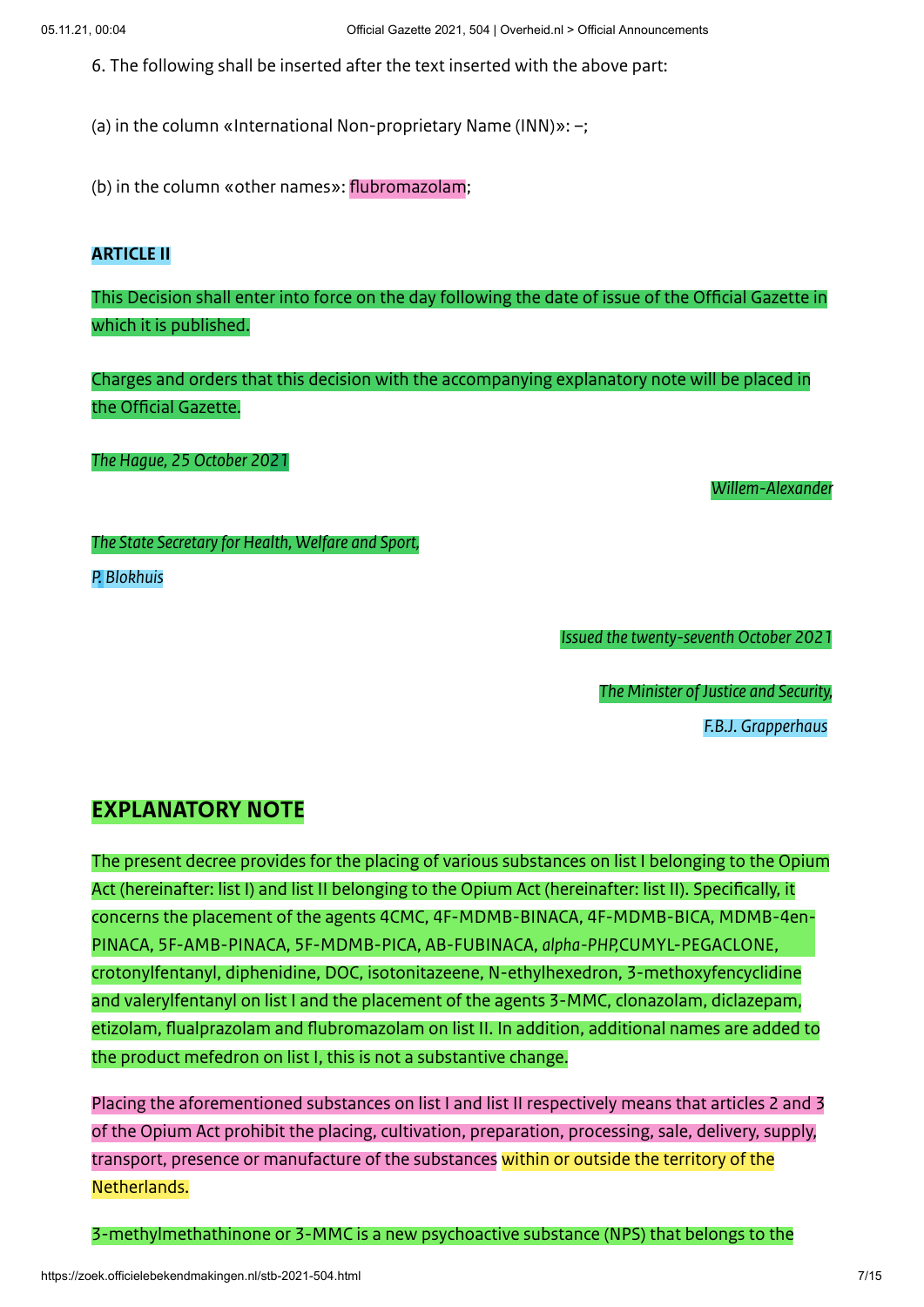# **3-MMC**

synthetic cathinones and has been found on the drug market for several years. In 2020, signals were received about a noticeable increase in the use of this drug and concerns about the health effects of this use. The number of reports of mild to severe incidents due to 3-MMC use has increased, as has the demand for information about the drug. User experiences indicate addiction potential of 3-MMC. The easy availability, low price and legal status may lower the threshold for use. In connection with the possible health risk as a result of the use of 3-MMC, the State Secretary for Health, Welfare and Sport has requested the Coordination Point Assessment Monitoring new drugs (CAM) to carry out a multidisciplinary risk assessment into the harmfulness of 3-MMC as a matter of urgency.

This risk assessment was completed in May 2021 and contains the recommendation to place 3- MMC on list II of the Opium Act. The CAM considers placement on list II justified in view of the increasing popularity of this drug, especially among (young) young people, signals that indicate addiction potential of this drug and an increase in the number of health incidents related to 3- MMC use. The CAM concluded that, on the basis of the information available at that time, it cannot be established that this substance poses an unacceptable risk, as with hard drugs such as cocaine and heroin placed on List I of the Opium Act. By placing 3-MMC on list II of the Opium Act, the easy availability due to the legal status is prevented and the user group is warned of the negative effects of using this substance. The recommendation of the CAM has been followed and has led to this decision adding 3-MMC to list II to the Opium Act.

#### **The Single Convention and the Psychotropic Substances Convention**

Pursuant to Article 3a, first paragraph, of the Opium Act, resources are added to List I or List II by general administrative order if those substances are brought into effect of the Single Convention on Narcotic Drugs concluded in New York on 30 March 1961(Trb. [1962,](https://zoek.officielebekendmakingen.nl/trb-1962-30.html) 30,hereinafter referred to as the Single Convention) or the Convention on Psychotropic Substances concluded in Vienna on 21 February 1971(Trb. [1989,](https://zoek.officielebekendmakingen.nl/trb-1989-129.html) 129, hereinafter referred to as the Psychotropic Substances Convention). On 4 March 2020, the United Nations Commission on Narcotic Drugs (hereinafter referred to as the CND) decided, on the basis of Article 3( 3) (iii) of the Single Convention, that crotonylfentanyl and valerylfentanyl are to be added to the Single Convention and, moreover, that on the basis of Article 2, fifth paragraph, of the Psychotropic Substances Convention, the means DOC, AB-FUBINACA, 5F-AMB-PINACA, 5F-MDMB-PICA, 4F-MDMB-BINACA, 4-CMC, N-ethylhexedron, alpha-PHP are added to list II of the Psychotropic Substances Convention. [1](#page-12-0) Furthermore, on 14 April 2021, on the basis of Article 3(3)(iii) of the Single Convention, the CND decided that isotonitas be added to the Single Convention and, on the basis of Article 2(2) of the Psychotropic Substances Convention, decided that the substances 4F-MDMB-BICA, MDMB-4en-PINACA, CUMYL-PEGACLONE, 3-methoxyfencyclidine and diphenidine are to be added to List II of the Psychotropic Substances Convention.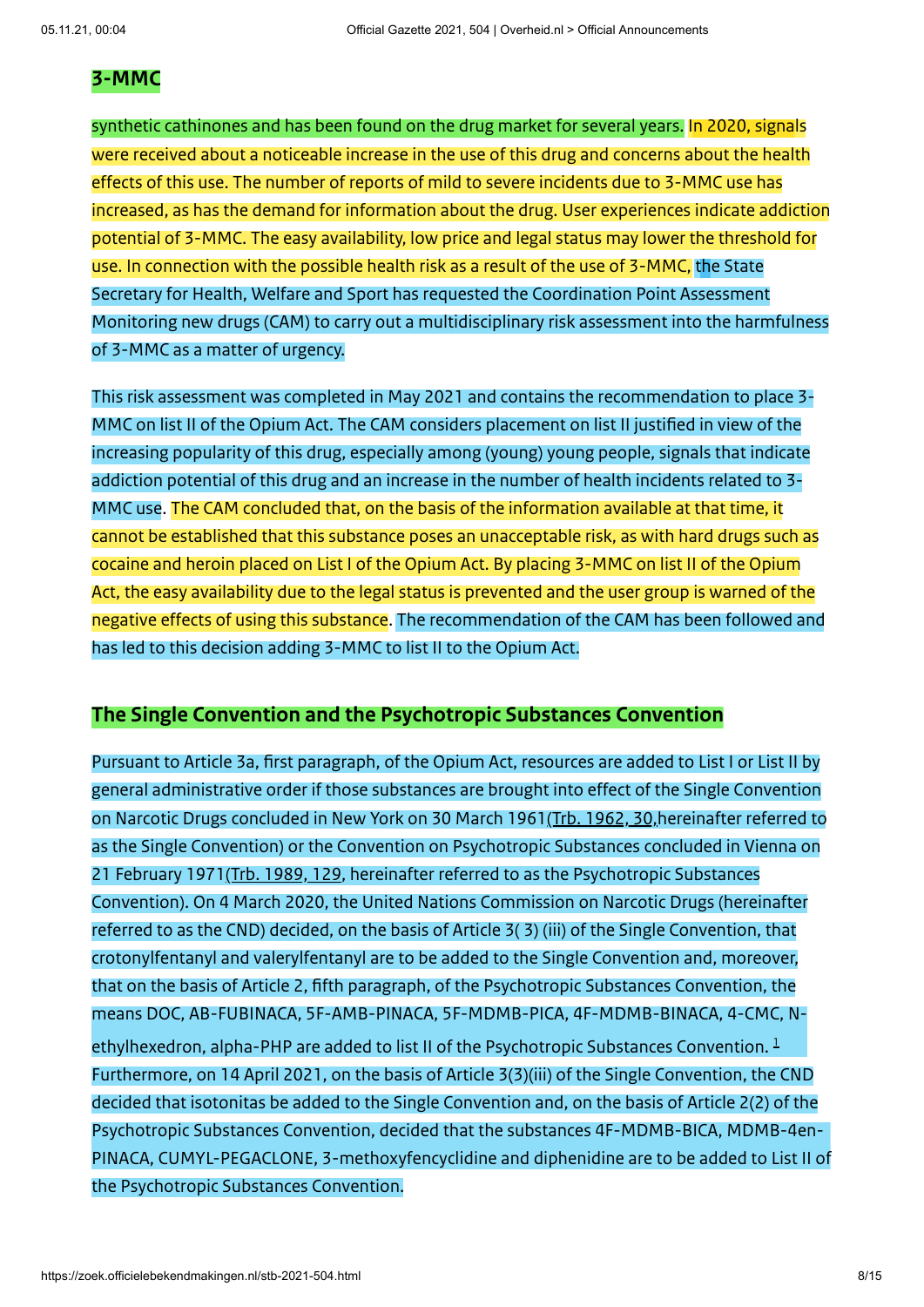Pursuant to Article 4 and Article 2,7 of the aforementioned Conventions respectively, States are then obliged to subject these resources to control measures. These products are added to List I by this Decision because they are very similar in structure and effect to hard drugs already on that list.

The CND has also decided that clonazolam, diclazepam, etizolam, flualprazolam and flubromazolam are added to list IV of the Psychotropic Substances Convention,<sup>[2](#page-12-1)</sup> these substances are added to list II by this Decision.

#### **Framework Decision 2004/757/JHA**

In addition to the above-mentioned treaty obligations, on the basis of Article 3a, first paragraph, of the Opium Act, resources are also added to list I or list II by general administrative order to implement an obligation under Council Framework Decision 2004/757/JHA [3](#page-13-0) (hereinafter: Framework Decision 2004/757/JHA). This Decision placed the substance isotonitasene on List I. This implements Delegated Directive (EU) 2020/1687. [4](#page-13-1) Delegated Directive (EU) 2020/1687 brings isotitazes under the definition of «drug» in Framework Decision 2004/757/JHA. Delegated Directive (EU) 2021/802<sup>[5](#page-13-2)</sup> also aligns the means 4F-MDMB-BICA and MDMB-4en-PINACA under the definition of «drug» in Framework Decision 2004/757/JHA.

Before Delegated Directive (EU) 2020/1687 entered into force, several Member States had already brought isotonitas under their drug laws and linked measures to them, while others had not yet done so. Also, 4F-MDMB-BICA and MDMB-4en-PINACA have already been brought under their drug laws by several Member States. Including these substances in the definition of «drug» in Framework Decision 2004/757/JHA helps to avoid obstacles to cross-border law enforcement and judicial cooperation, and protects against the risks that their availability and use may entail. Delegated Directives (EU) 2020/1687 and 2021/802 require Member States, together with Framework Decision 2004/757/JHA, to take the necessary measures to prohibit the production, manufacture, extraction, preparation, offering for sale, distribution, sale, delivery, whatever the conditions, trade, transit, transport, input or export of istonitase, 4F-MDMB-BICA and MDMB-4en-PINACA in accordance with their national legislation. This Decision fulfils those obligations. The addition of isotonitzane and MDMB-4en-PINACA to List I also gives substance to the abovementioned decisions of 14 April 2021 of the CND to add isotonitas to the Single Convention and to add MDMB-4en-PINACA to the Psychotropic Substances Convention. <mark>[6.](#page-13-3)</mark>

#### **European legal aspects**

The addition, on national grounds, of plea 3-MMC to List II could be regarded as quantitative restrictions on imports or measures having equivalent effect within the meaning of Article 34 of the Treaty on European Union ('TFEU'). This concerns, in particular, the prohibition on, inter alia, the import, export and sale of the 3-MMC product. Article 36 of the TFEU allows Member States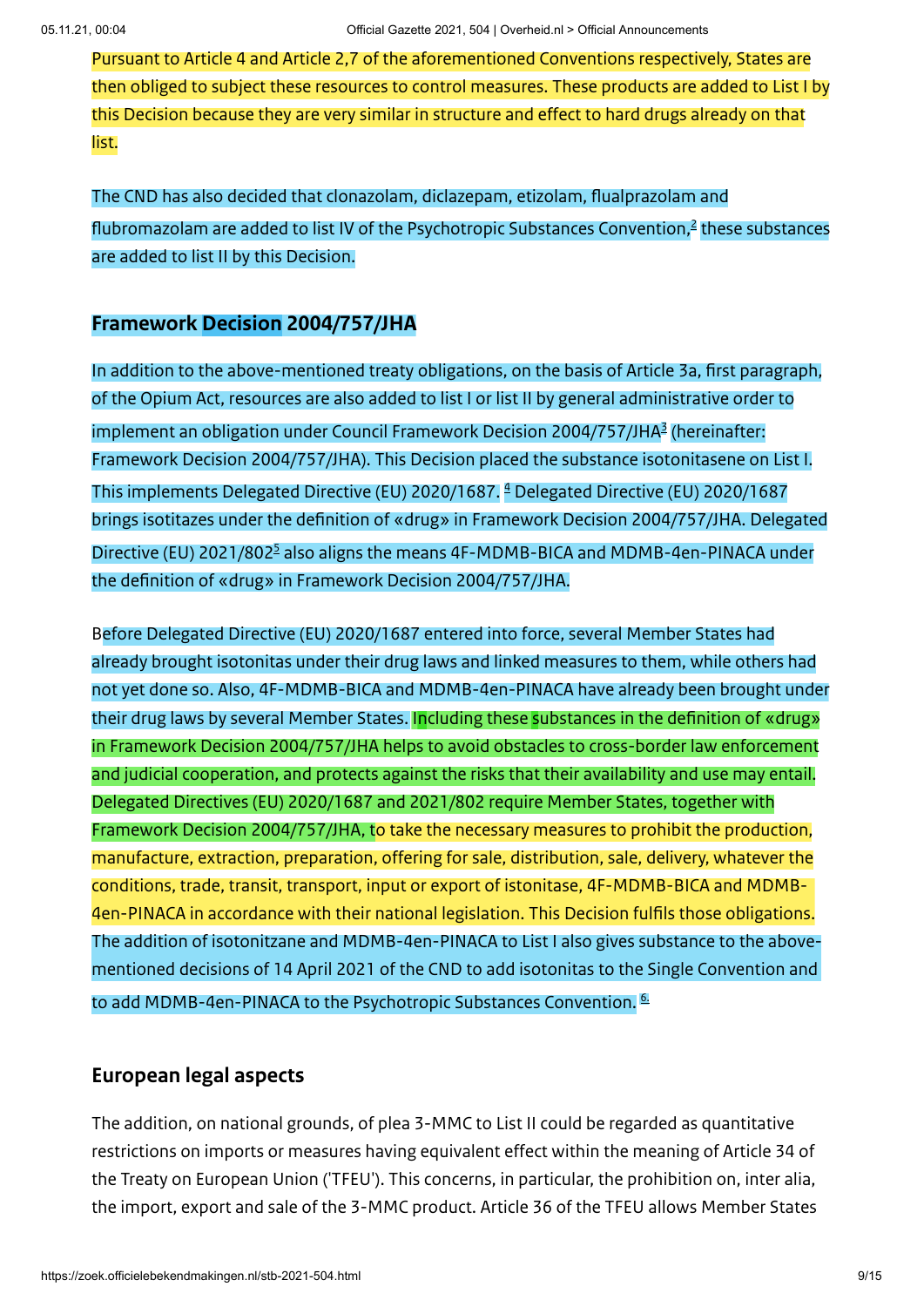to introduce a quantitative restriction on imports or measures having equivalent effect if a number of conditions are met which have been further developed in the case-law of the Court of Justice of the European Union (hereinafter: CJEU) $^{\mathcal{I}\!}$ 

the measure must comply with overriding reasons in the public interest;

the measure must be appropriate for ensuring the attainment of the objective pursued; –

– the measure shall not go beyond what is necessary to achieve that objective;

– the measure must be known and predictable;

– the measure must be applied without discrimination.

In the government's view, the measures contained here, if they would constitute an obstacle to trade at all, are justified with a view to protecting public health. Article 36 TFEU explicitly mentions the protection of public health as a justification. The case law of the CJEU shows that Member States have considerable policy freedom in the field of public health and determining the level of protection. **[8th](#page-13-5)** 

Research has shown that the drug 3-MMC poses health risks. This conclusion is based on the increased number of health incidents due to the use of 3-MMC and signals that indicate an addiction potential of this drug. At the same time, there is an identifiable increase in the use of 3- MMC by groups of (vulnerable) young people in particular, which is partly caused by the easy availability of the drug. That is why the government chooses to prohibit the trade in the drug 3- MMC, by adding it to list II. The aim of these rules is to ensure that fewer people have access to the means 3-MMC. The rules are therefore justified in the interest of public health. For that reason, the Government considers that a total ban on trade in the 3-MMC is an appropriate measure to achieve that objective. The proposed measure does not go beyond what is necessary in order to achieve the stated objective. It is important here that less far-reaching measures such as warnings on the packaging or restrictions on sales will not be sufficient to protect public health. A complete ban is the only effective measure because no safe use is possible. The proposed measure is therefore proportionate. The requirements of knowability and predictability are met by publication of this decision in the Official Gazette. The requirements will be applied without discrimination regardless of the nationality of the seller or the origin of the product.

## **Notification**

Because the placing on list II of the means 3-MMC is not based on an international agreement, this draft decision was notified to the European Commission on 6 September 2021 pursuant to Article 5, first paragraph, of Directive (EU) 2015/1535<sup>[9.](#page-13-6)</sup> In view of the health risks and the increasing popularity of 3-MMC, it is important that action can be taken as soon as possible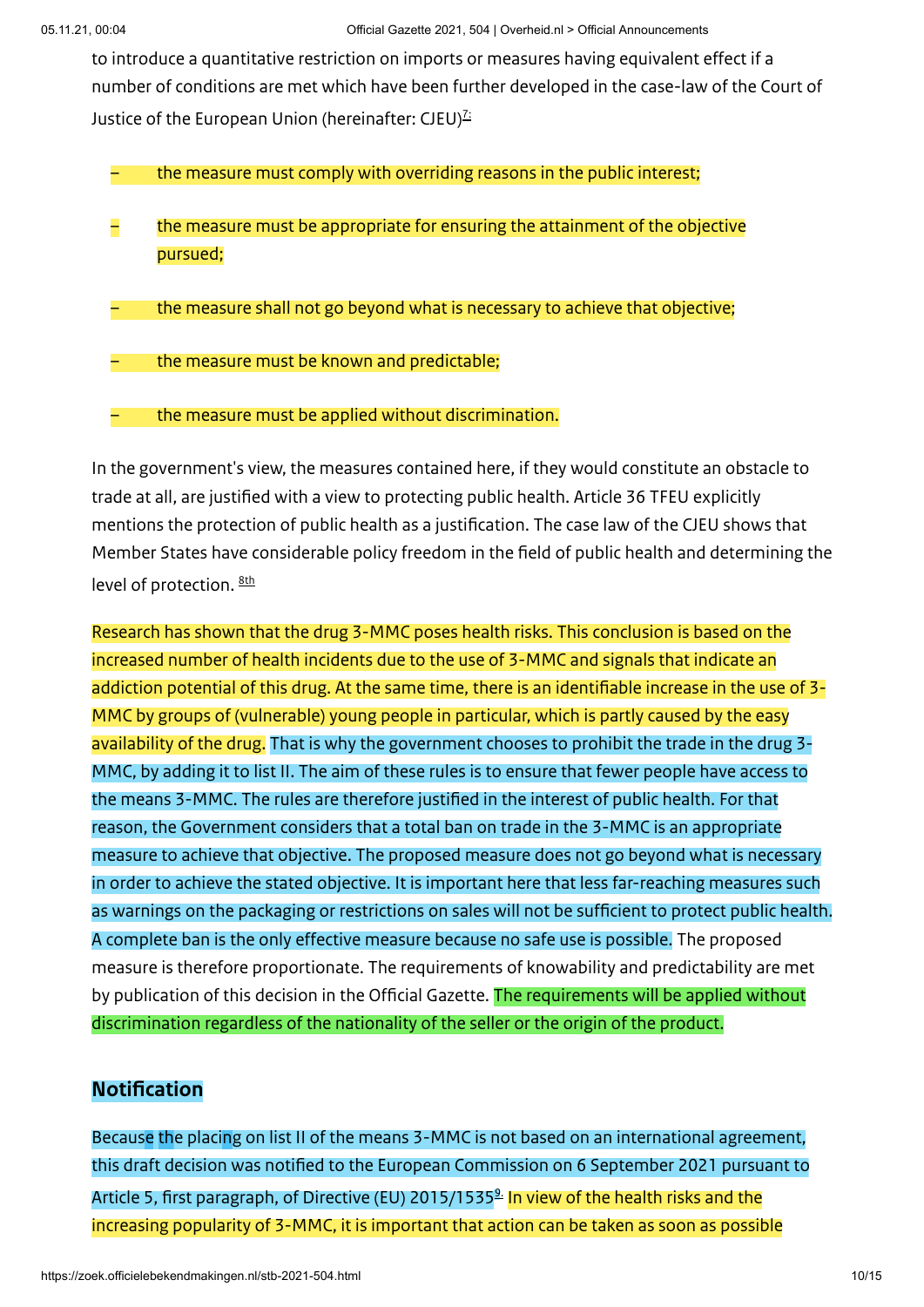against the easy availability of 3-MMC and to warn the user group of the negative health effects of this medicine. Therefore, in view of urgent reasons in the context of public health, the urgency procedure referred to in Article 6, seventh paragraph, of Directive (EU) 2015/1535 has been invoked. On 27 September 2021, the European Commission accepted the appeal for urgent reasons.

#### **Curtain**

In accordance with Article 3a, fourth paragraph, of the Opium Act, a draft of this general administrative measure was sent to both chambers of the States General on 16 June 2021 (Parliamentary Documents I/II 2020/21, 35 [863,](https://zoek.officielebekendmakingen.nl/kst-35863-1.html) no. 1). This has not led to any substantive comments.

This decision does not affect administrative burdens or substantive compliance costs for citizens and businesses.

#### **Article by article**

# **Article I(A)**

Through this section, 4-CMC, 4F-MDMB-BINACA, 4F-MDMB-BICA, MDMB-4en-PINACA, 5F-AMB-PINACA, 5F-MDMB-PICA, AB-FUBINACA, alpha-PHP, CUMYL-PEGACLONE, crotonylfentanyl, diphenidine, DOC, isotonitazeene, N-ethylhexedron, 3-methoxyfencyclidine and valerylfentanyl are placed on list I of the Opium Act. In addition, additional names of the product mefedron are added, this is not a substantive change.

#### *ArticleI(B)*

By means of this section, 3-MMC, clonazolam, diclazepam, etizolam, flualprazolam and flubromazolam are placed on list II of the Opium Act.

#### **Article II**

This article regulates the date of entry into force. Because of the above-mentioned, rapid implementation date and the major risks associated with these new psychoactive substances, the so-called fixed change moments are deviated from. This general administrative order enters into force on the day after publication in the Official Gazette.

#### **Transposition tables**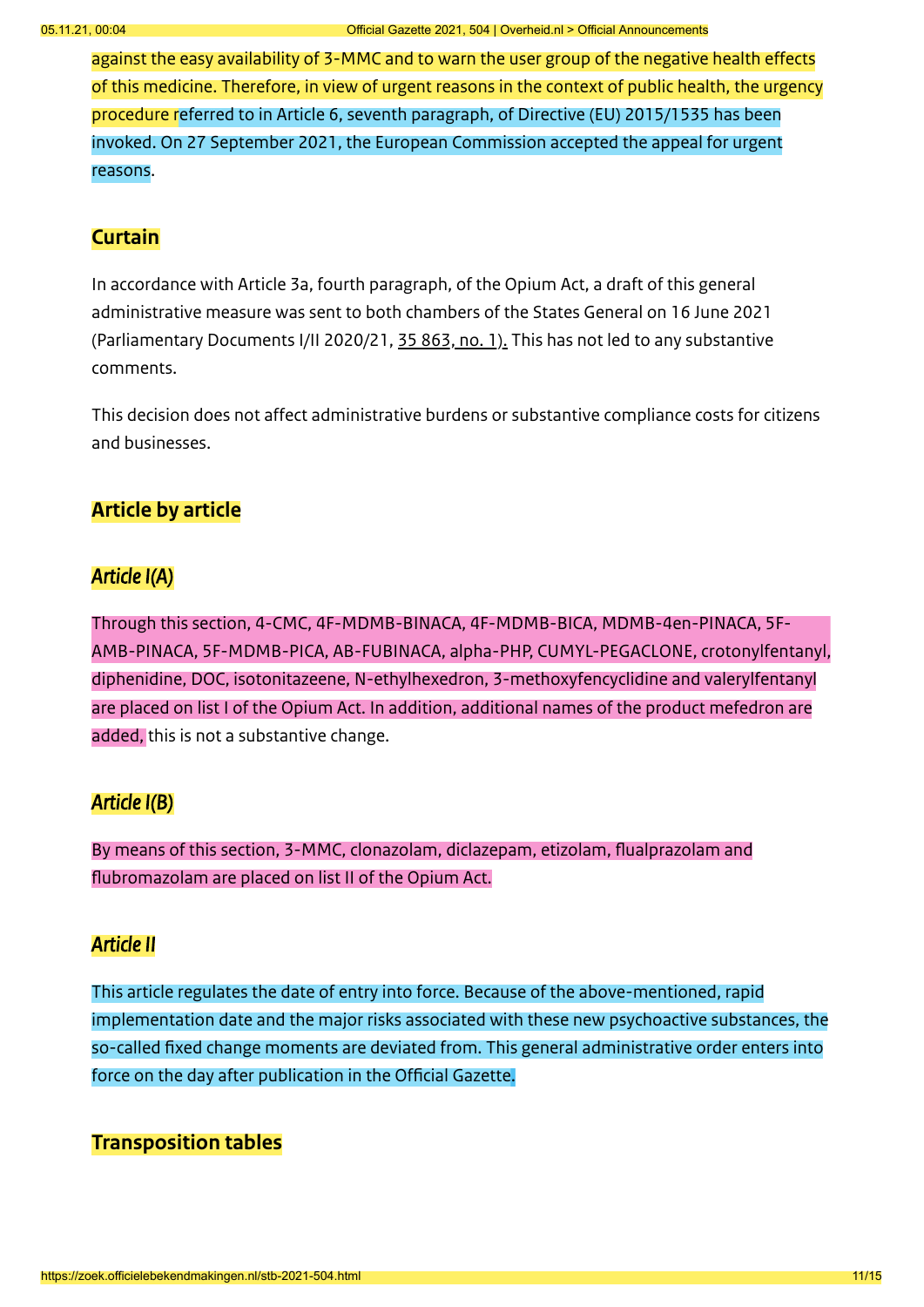05.11.21, 00:04 Official Gazette 2021, 504 | Overheid.nl > Official Announcements

| <b>Determination of</b><br><b>Belegated</b><br><b>Directive (EU)</b><br>2020/1687 | Provision in implementation<br>scheme of existing scheme | <b>Description of</b><br><b>BOLIEY SPACE</b> | Explanation of the<br>$\epsilon$ h $\epsilon$ ie $\epsilon$ (s) in the<br>implementation of<br>the policy space |
|-----------------------------------------------------------------------------------|----------------------------------------------------------|----------------------------------------------|-----------------------------------------------------------------------------------------------------------------|
| Article 1                                                                         | List I of the Opium Act                                  | Chosen for listing                           | It is a strong-acting<br>opioid that is related<br>to etonitase that is<br>also on list I                       |
| Article 2                                                                         | By its very nature, no<br>implementation is necessary    | No                                           |                                                                                                                 |
| Article 3                                                                         | By its very nature, no<br>implementation is necessary    | No                                           |                                                                                                                 |
| Article 4                                                                         | By its very nature, no<br>implementation is necessary    | No                                           |                                                                                                                 |
| Determination of<br>Delegated<br>Directive (EU)<br>2021/802                       | Provision in implementation<br>scheme or existing scheme | Description of<br>policy space               | Explanation of the<br>choice(s) in the<br>implementation of<br>the policy space                                 |
| Article 1                                                                         | List I of the Opium Act                                  | Chosen for listing                           | These are high-risk<br>substances similar to<br>those already on List I                                         |
| Article 2                                                                         | By its very nature, no<br>implementation is necessary    | No                                           |                                                                                                                 |
| Article 3                                                                         | By its very nature, no<br>implementation is necessary    | No                                           |                                                                                                                 |
| Article 4                                                                         | By its very nature, no<br>implementation is necessary    | No                                           |                                                                                                                 |
| International decision                                                            |                                                          | Part of this decision                        |                                                                                                                 |
| Decision 63/2                                                                     |                                                          | Article I(A)(8)                              |                                                                                                                 |
| Decision 63/3                                                                     |                                                          | Article I(A)(17)                             |                                                                                                                 |
| Decision 63/4                                                                     |                                                          | Article I(A)(11)                             |                                                                                                                 |
| Decision 63/5                                                                     |                                                          | Article I(A)(6)                              |                                                                                                                 |
| Decision 63/6                                                                     |                                                          | Article $I(A)(4)$                            |                                                                                                                 |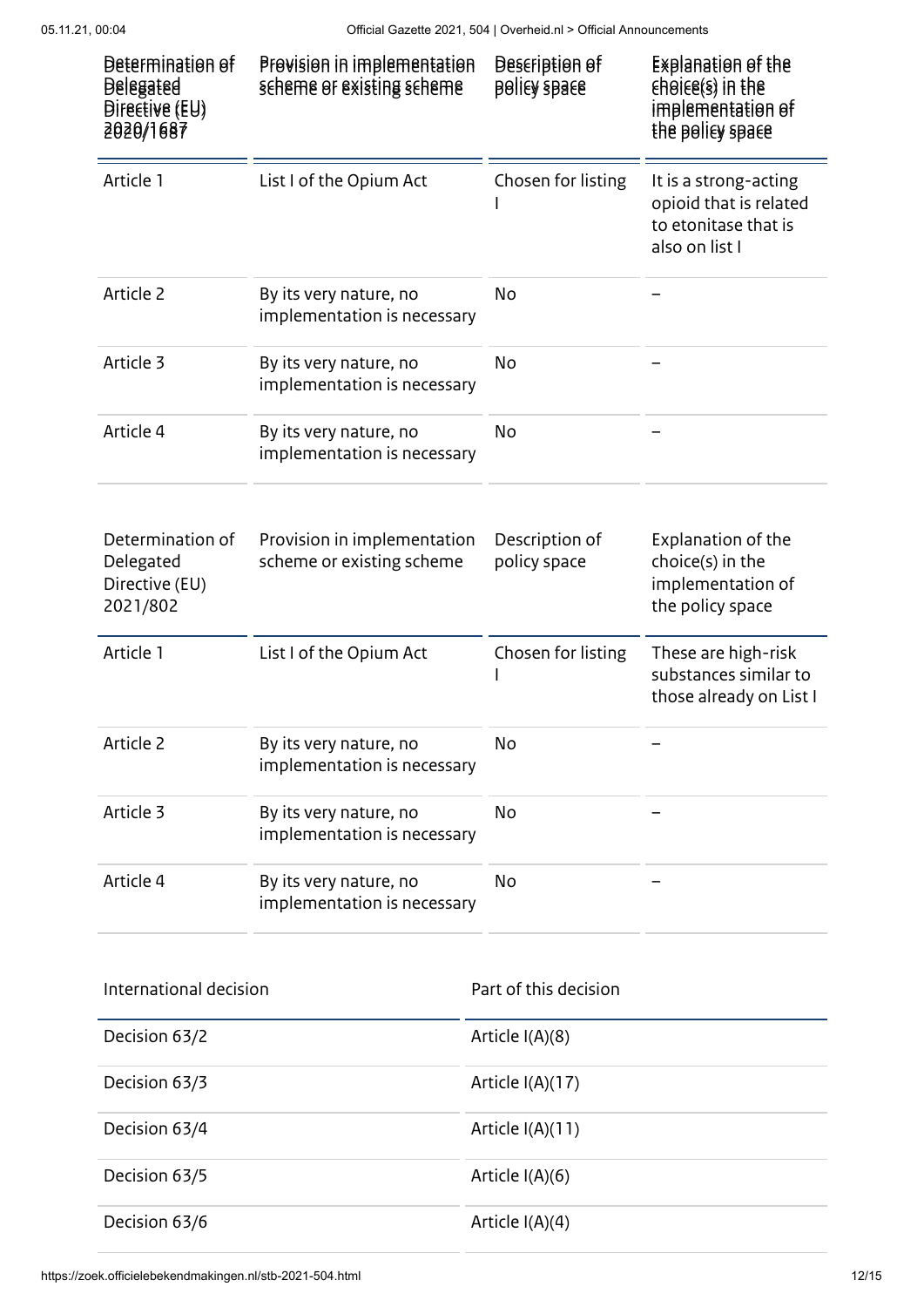05.11.21, 00:04 Official Gazette 2021, 504 | Overheid.nl > Official Announcements

| International decision | Part of this decision |
|------------------------|-----------------------|
| Decision 63/7          | Article I(A)(5)       |
| Decision 63/8          | Article I(A)(3)       |
| Decision 63/9          | Article I(A)(1)       |
| Decision 63/10         | Article I(A)(12)      |
| Decision 63/11         | Article I(A)(7)       |
| Decision 63/12         | Article $I(B)(5)$     |
| Decision 63/13         | Article I(B)(4)       |
| Decision 64/1          | Article I(A)(13)      |
| Decision 64/2          | Article I(A)(9)       |
| Decision 64/3          | Article I(A)(14)      |
| Decision 64/4          | Article I(A)(16)      |
| Decision 64/5          | Article I(A)(10)      |
| Decision 64/6          | Article I(B)(2)       |
| Decision 64/7          | Article $I(B)(3)$     |
| Decision 64/8          | Article $I(B)(6)$     |

#### *The State Secretaryfor Health, Welfare and Sport,*

#### *P. Blokhuis*

#### <span id="page-12-0"></span>1

These are decisions 63/2, 63/3, 63/4, 63/5, 63/6, 63/7, 63/8, 63/9, 63/10 and 63/11 of the CND, which can be consulted via:

[https://www.unodc.org/unodc/en/commissions/CND/Resolutions\\_Decisions/resolutions-and](https://www.unodc.org/unodc/en/commissions/CND/Resolutions_Decisions/resolutions-and-decisions-2020-2029.html)decisions-2020-2029.html.

<span id="page-12-1"></span>2

These are decisions 63/12 and 63/13 of the CND, which can be consulted via: [https://www.unodc.org/unodc/en/commissions/CND/Resolutions\\_Decisions/resolutions-and](https://www.unodc.org/unodc/en/commissions/CND/Resolutions_Decisions/resolutions-and-decisions-2020-2029.html#a2020)decisions-2020-2029.html#a2020 and decisions 64/6, 64/7 and 64/8 of the CND, consultable via: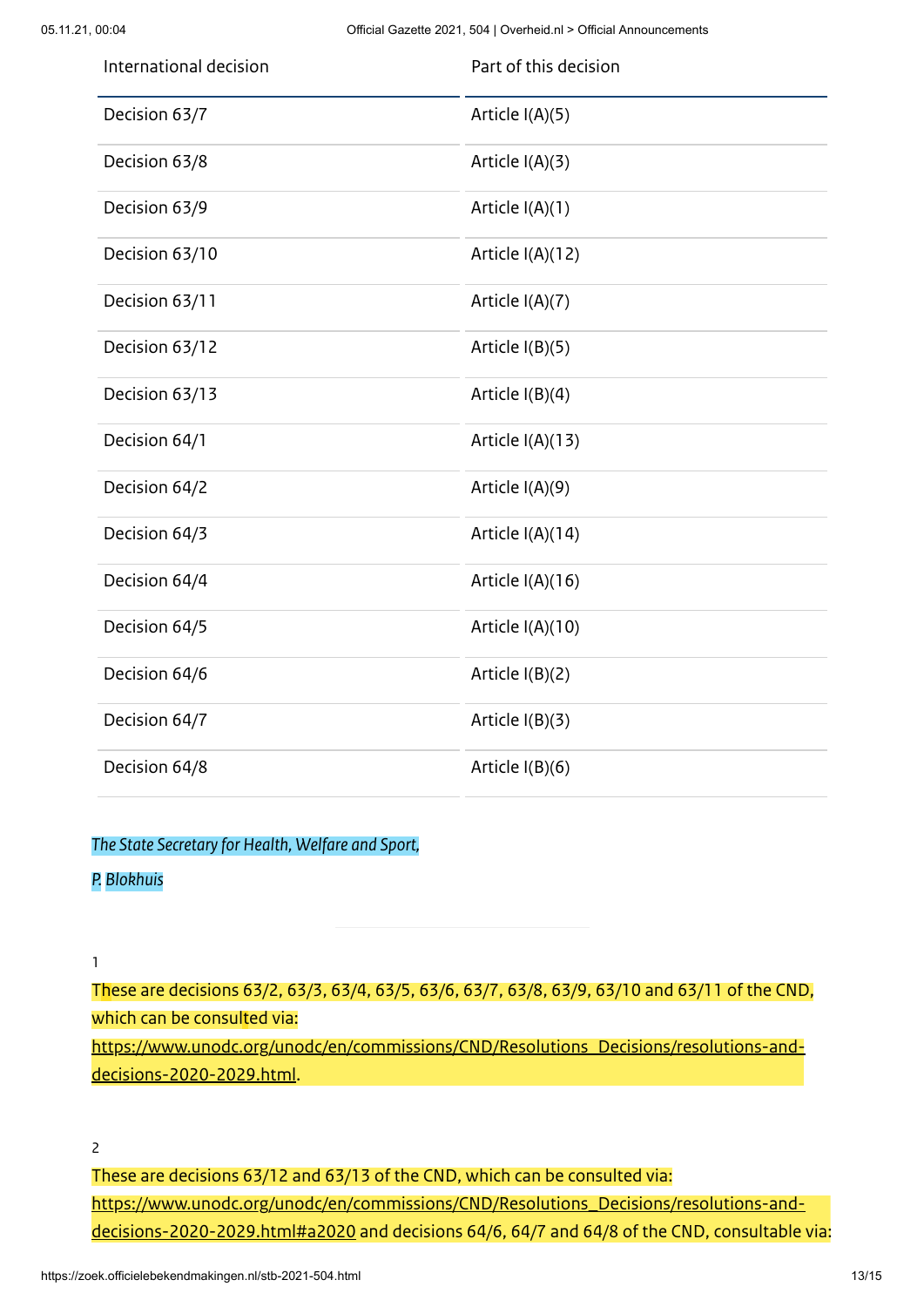[https://www.unodc.org/unodc/en/commissions/CND/Resolutions\\_Decisions/resolutions-and](https://www.unodc.org/unodc/en/commissions/CND/Resolutions_Decisions/resolutions-and-decisions-2020-2029.html#a2021)decisions-2020-2029.html#a2021

<span id="page-13-0"></span>3

Council Framework Decision 2004/757/JHA of 25 October 2004 laying down minimum rules on the constituent elements of criminal offences and penalties in the field of illicit drug trafficking (OjEU 2004, L 335).

<span id="page-13-1"></span>4

Commission Delegated Directive (EU) 2020/1687 of 2 September 2020 amending the Annex to Council Framework Decision 2004/757/JHA as regards the inclusion of the new psychoactive substance N,N-diethyl-2-[[4-(1-methylethoxy)phenyl]methyl]-5-nitro-1 H-benzimidazole-1 ethanamine (isotonitazeene) in the definition of «drug» (OjEU 2020, L 379).

<span id="page-13-2"></span>5

Commission Delegated Directive (EU) 2021/802 of 12 March 2021 amending the Annex to Framework Decision 2004/757/JHA as regards the inclusion of the new psychoactive substances methyl 3,3-dimethyl-2-{[1-(pent-4-ene-1-yl)-1H-indazol-3-carbonyl]amino}butanoate (MDMB-4en-PINACA) and methyl 2-{[1-(4-fluorobutyl)-1H-indole-3-carbonyl]amino}-3,3 dimethylbutanoate (4F-MDMB-BICA) in the definition of «drug» (PbEU 2021, L 178).

<span id="page-13-3"></span>6

These are decisions 64/1 and 64/3 of the CND, which can be consulted via: [https://www.unodc.org/unodc/en/commissions/CND/Resolutions\\_Decisions/resolutions-and](https://www.unodc.org/unodc/en/commissions/CND/Resolutions_Decisions/resolutions-and-decisions-2020-2029.html#a2021)decisions-2020-2029.html#a2021

<span id="page-13-4"></span>7

CJEU 30 November 1995, ECLI:EU:C:1995:411 (Gebhard); CJEU 4 July 2000, ECLI:EU:C:2000:357 (Haim); CJEU 1 February 2001, ECLI:EU:C:2001:67 (Mac Quen and Others).

<span id="page-13-5"></span>8

CJEU 13 July 2004, ECLI:EU:C:2004:141 (Commission t. France), recital 33.

<span id="page-13-6"></span>9

Directive (EU) 2015/1535 of the European Parliament and of the Council of 9 September 2015 laying down a procedure for the provision of information in the field of technical regulations and of rules on Information Society services (OJEU 2015, L 241).